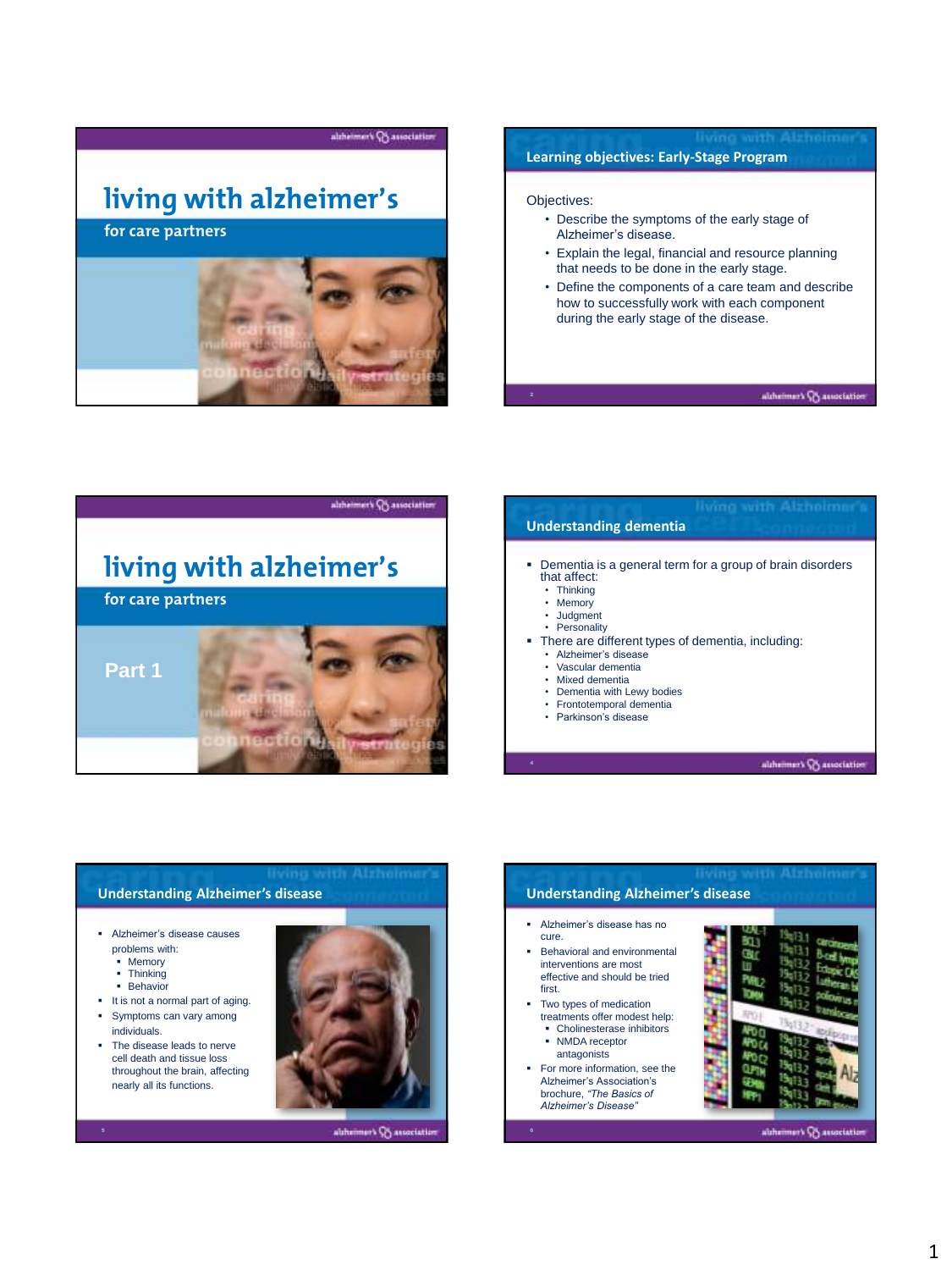## **Early-stage symptoms**

- **living with alzheimer's** Memory changes
- Changes in executive functioning
- Changes in executive in
- Difficulty with reasoning and abstract thinking
- Difficulty with language and ability to communicate
- Impaired judgment
- Confusion with time or place
- Difficulty with visual-spatial relations
- Withdrawal from work or social activities
- Personality changes

altheimer's Co association



| living with Alzholmer's<br>Developing a "new normal"                                                                     | living with Alzheimer's<br>Where to start?                                                                                                                                                      |
|--------------------------------------------------------------------------------------------------------------------------|-------------------------------------------------------------------------------------------------------------------------------------------------------------------------------------------------|
| Words from a caregiver:<br>"Success means that you have found a way to<br>be happy within the confines of this disease." | • Accepting the diagnosis<br>• Developing your care team<br>• Beginning to make plans for the future<br>• Legal<br>• Financial<br>• Future care<br>• Safety<br>• Living each day to the fullest |
| althelmers CS association                                                                                                | altheimer's CA association<br>10                                                                                                                                                                |



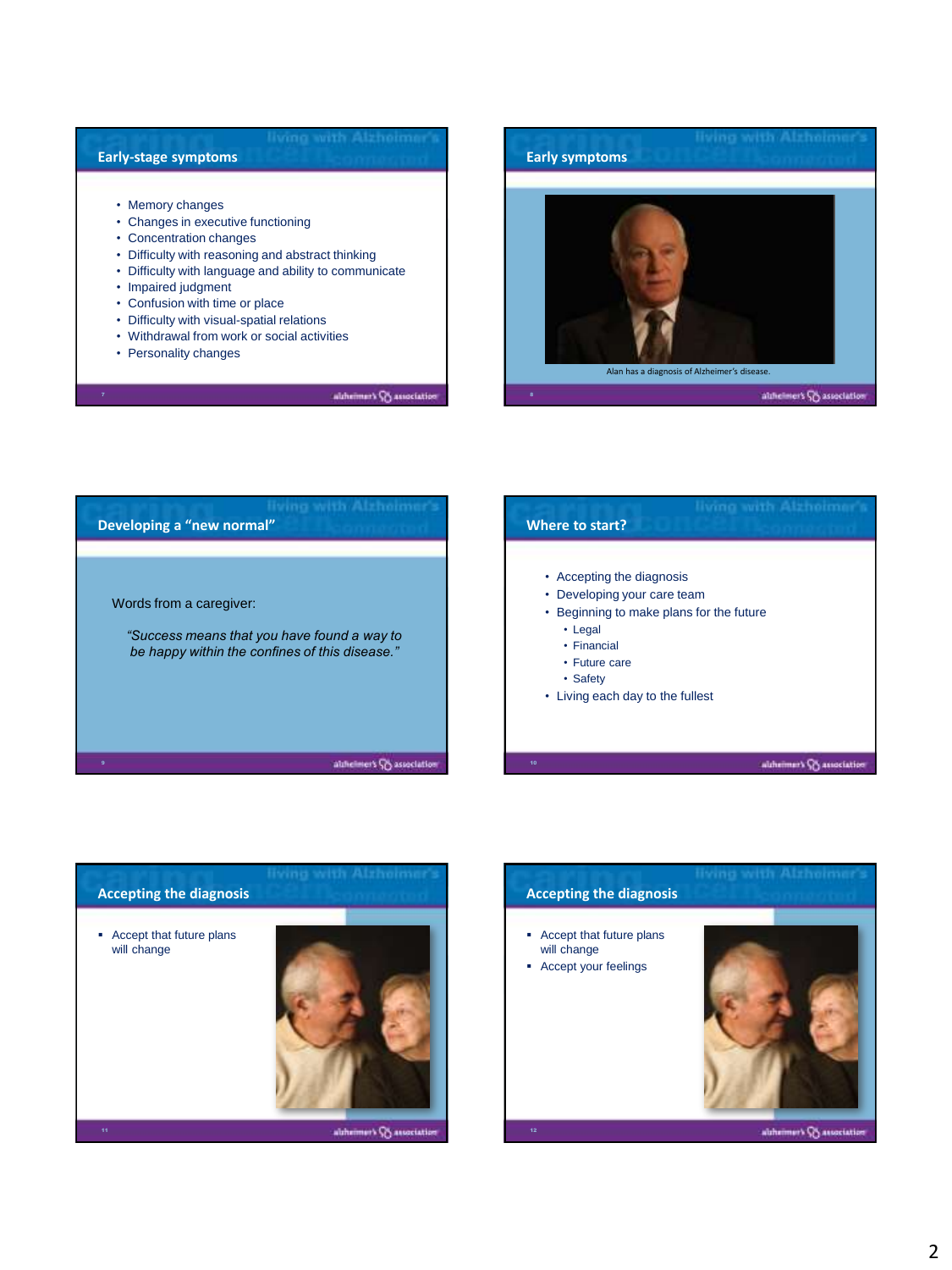









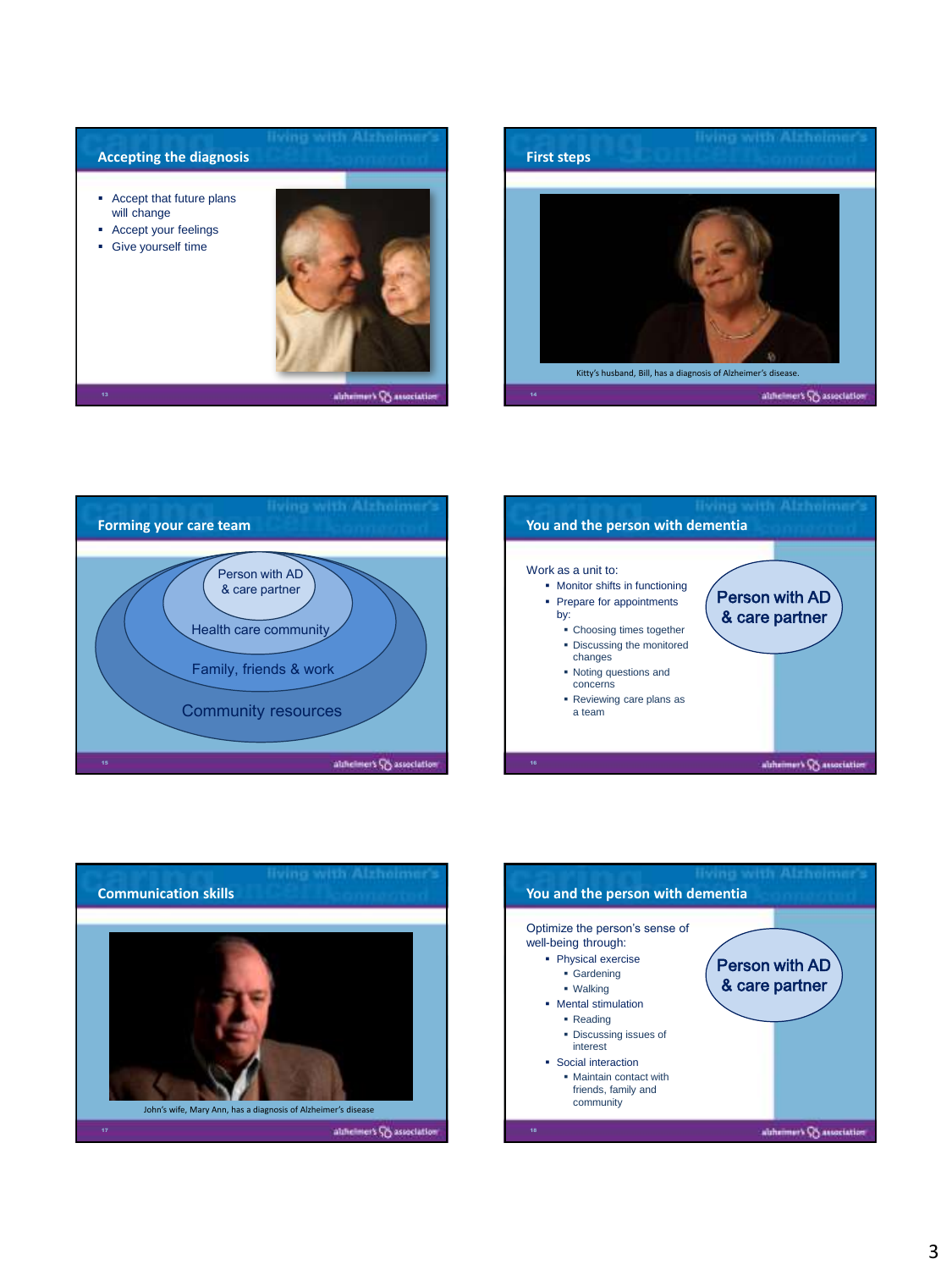







- Use notes and calendars
- Stay organized
- Assist without offending

altheimer's Consociation